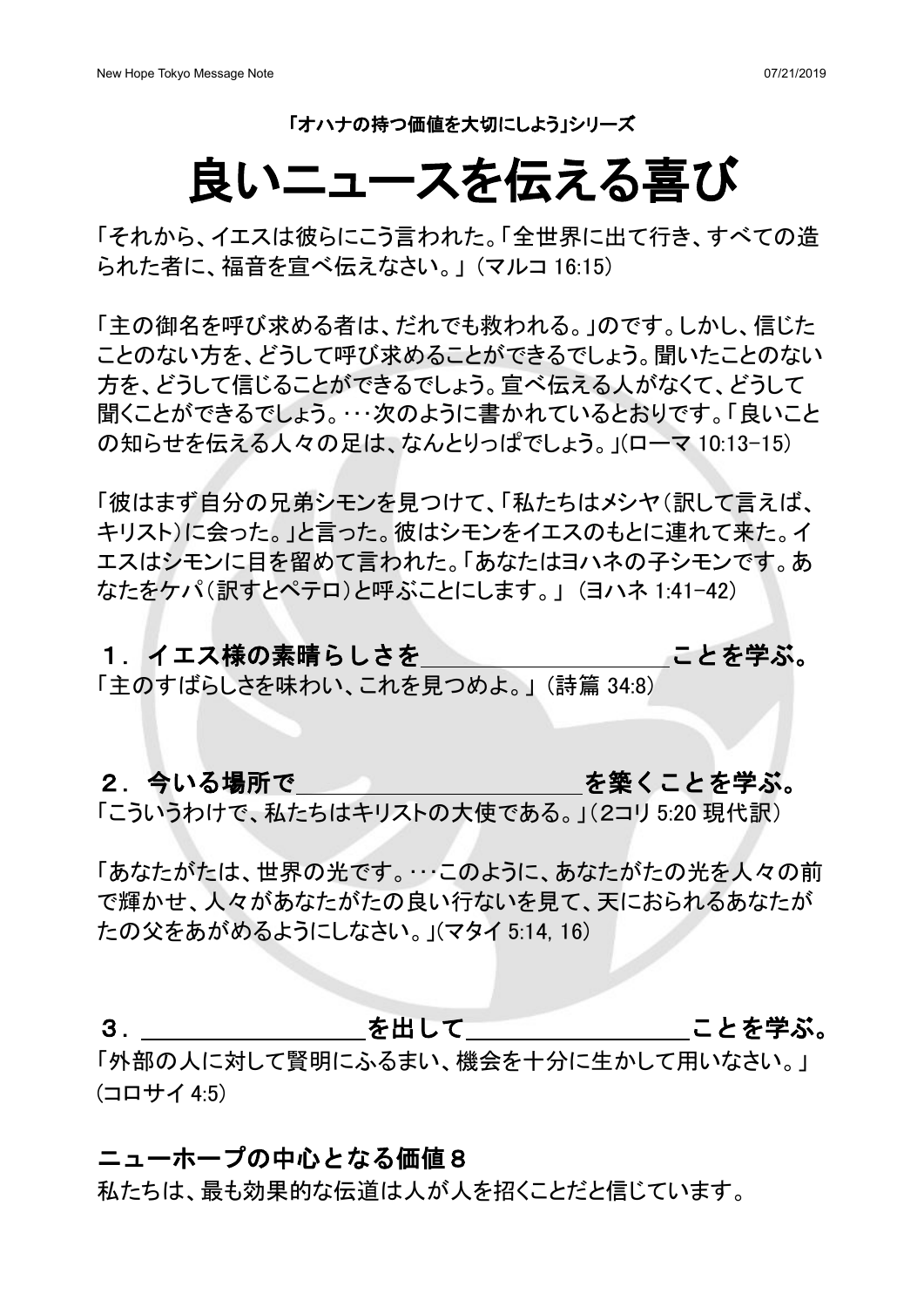### **Loving Our Ohana Values**

# **Joy of sharing Good News**

**"He said to them, "Go into all the world and preach the gospel to all creation," (Mark 16:15)**

**"for,"Everyone who calls on the name of the Lord will be saved." 14 How, then,can they call on the one they have not believed in? And how can they believe in the one of whomthey have not heard?And howcan they hear without someone preaching to them? 15 And how can anyone preach unless they are sent? As it is written: "Howbeautiful are the feet of those who bring good news!" (Romans 10:13-15)**

**"The first thing Andrew did was to find his brother Simon and tell him,"We have found the Messiah"(that is,the Christ). 42 And he brought him to Jesus. Jesus looked at him and said,"You are Simon son of John. You will be called Cephas"(which,when translated,is Peter)" (John 1:41-42)**

### **Learn how to the greatness of Jesus "Taste and see that the Lord is good; blessed is the one who takes**

**refuge in him." (Psalm 34:8)**

# **Learn to build at where you are now. "We are therefore Christ's ambassadors," 2 Corinthians 5:20**

**"You are the light of the world... 16 In the same way,letyour light shine before others,that they may see your good deeds and glorify your Father in heaven." (Matthew 5:14,16)**

### **Learn to with .**

**"Be wise in the way you act toward outsiders;make the most of every opportunity." (Colossians 4:5)**

## **New Hope Core Value 8**

**We Believe that the most effective evangelism happens through people inviting people.**